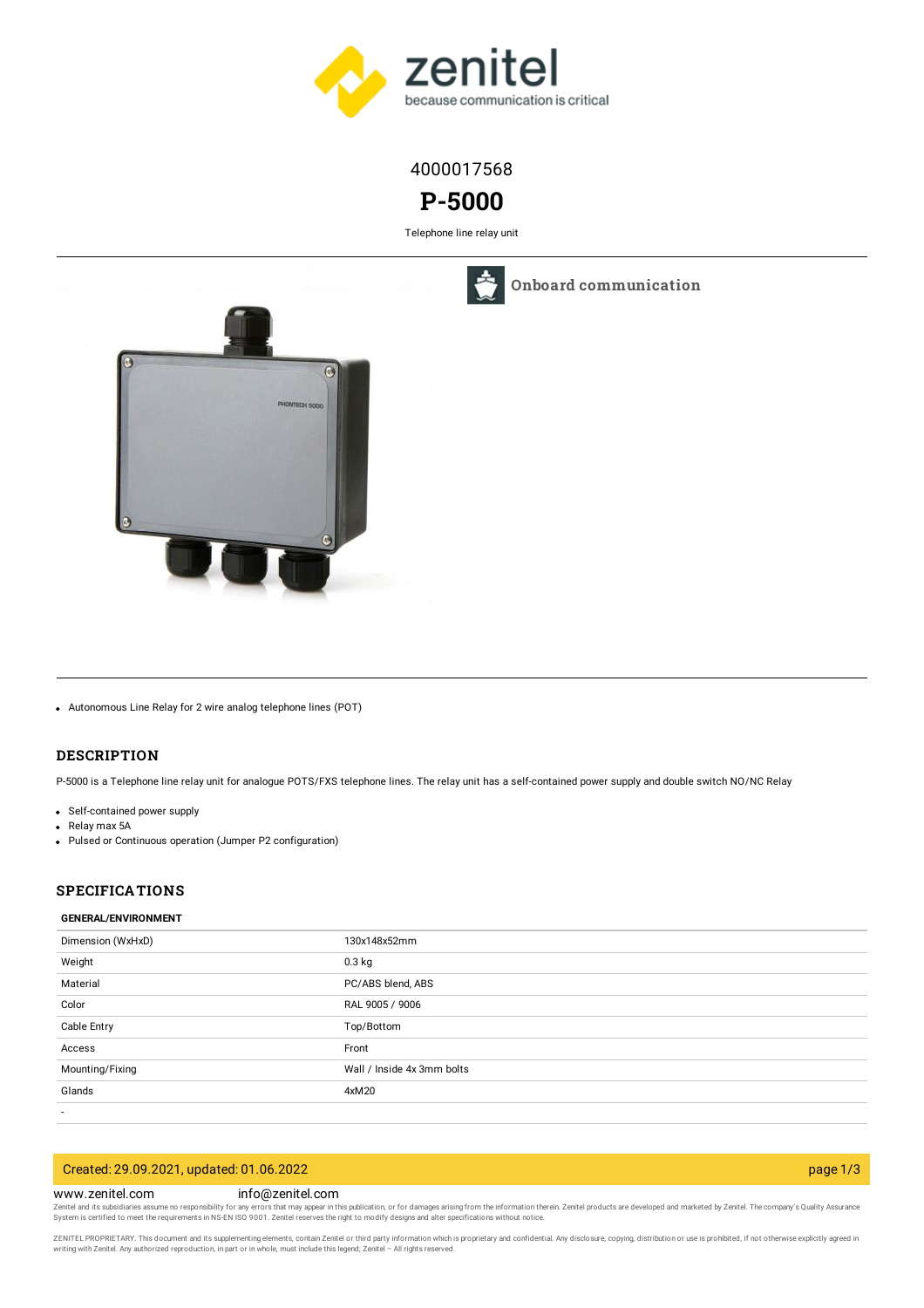#### **GENERAL/ENVIRONMENT**

| Environment              | $IP-56$                                 |
|--------------------------|-----------------------------------------|
| Temperature              | 25°C to +55°C (Storage: -30°C to +70°C) |
| Humidity (max)           | 93% (at +40°C)                          |
|                          |                                         |
| Compass Safe Distance    | >5m                                     |
| <b>ELECTRICAL</b>        |                                         |
| Terminations             | Screw terminals ≤1.5mm2                 |
| Power Supply             | (Telephone Line self-contained)         |
| Line Feed Voltage        | 24-64V DC                               |
| Ringing voltage          | 45-110 V, 18-25Hz                       |
| Relay Switching capacity | 8A / 250VAC                             |

# CONNECTION ALTERNATIVES:



# INSTALLATION AND OPERATION PRECAUTIONS:

- THE RING RELAY BOARD MUST BE CONNECTED TO A LIVE TELEPHONE LINE FOR 1 MINUTE  $\star$ BEFORE FIRST OPERATION
- THE RING RELY CAN INITIALLY BE IN THE WRONG STATE AND MUST BE OPERATED ONCE BEFORE<br>SECURE CORRECT OPERATION  $\ast$
- RELAY ACTION:<br>P2 OFF = CONTINOUS<br>P2 ON = PULSED  $\ast$ RELAY MAXIMUM LOAD = 8A

## Created: 29.09.2021, updated: 01.06.2022 page 2/3

### www.zenitel.com info@zenitel.com

Zenitel and its subsidiaries assume no responsibility for any errors that may appear in this publication, or for damages arising from the information therein. Zenitel products are developed and marketed by Zenitel. The com

ZENITEL PROPRIETARY. This document and its supplementing elements, contain Zenitel or third party information which is proprietary and confidential. Any disclosure, copying, distribution or use is prohibited, if not otherw